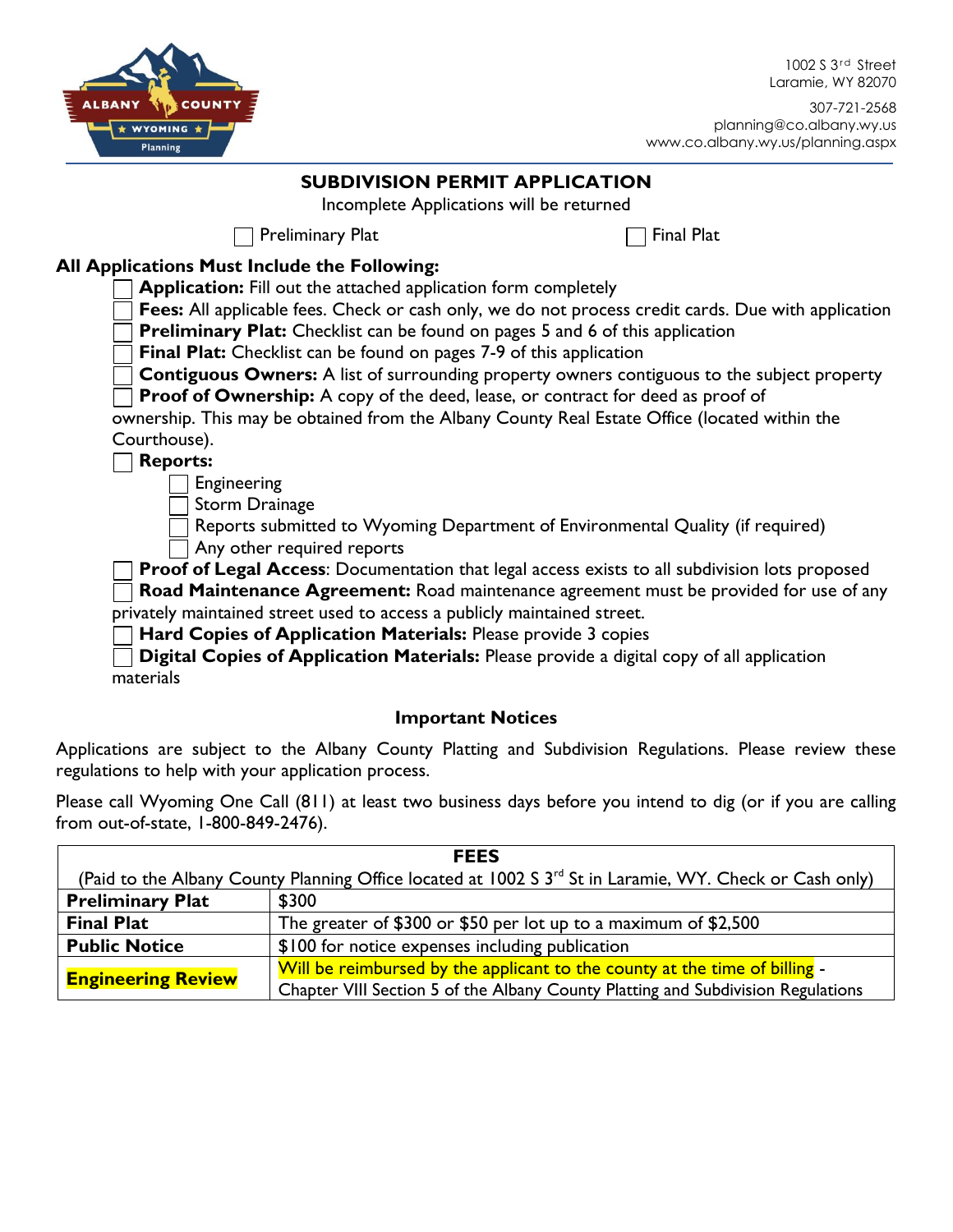#### **Incomplete Applications will be returned**

| Applicant       |  |      |           |       |            |  |
|-----------------|--|------|-----------|-------|------------|--|
| Mailing Address |  |      |           |       |            |  |
| City            |  |      | ~—<br>ا د |       | <b>ZIP</b> |  |
| Phone           |  | Cell |           | Email |            |  |

All correspondence will be sent to the applicant as the owner's representative.

| <b>Subdivision Name</b>    |                  |                |                       |     |                |  |
|----------------------------|------------------|----------------|-----------------------|-----|----------------|--|
| <b>Subdivision Address</b> |                  |                |                       |     |                |  |
| City                       |                  | S <sub>1</sub> |                       | ZIP |                |  |
| Size of Entire Parcel      |                  |                | <b>Present Zoning</b> |     |                |  |
| Number of Lots             | Average Lot Size |                |                       |     | In Flood Zone? |  |
| <b>Proposed Use</b>        |                  |                |                       |     |                |  |

#### **APPLICATION SIGNATURES AND ACCESS PERMISSION**

#### **Right to ingress property for assessment, evaluation and inspections.**

I hereby grant authorized Albany County Personnel the right to enter onto this said land for any and all inspection purposes necessary to exercise this permit. I certify, to the best of my knowledge, that all information submitted with this application is true and correct.

| Owner Signature (REQUIRED):       | Date: |
|-----------------------------------|-------|
| <b>Printed Name of Owner:</b>     |       |
| <b>Applicant Signature:</b>       | Date: |
| <b>Printed Name of Applicant:</b> |       |

|     | FOR OFFICE USE ONLY: |      |             |                     |    |               |             |  |                      |  |  |
|-----|----------------------|------|-------------|---------------------|----|---------------|-------------|--|----------------------|--|--|
| SD- |                      | PIN# | $05 -$      |                     |    | <b>ZONING</b> |             |  | CHECK#               |  |  |
|     | SITE ADDRESS         |      |             |                     |    |               |             |  | <b>RECEIPT#</b>      |  |  |
|     | <b>MAP REFERENCE</b> |      |             |                     | ΟĪ |               |             |  | <b>RECEIVED</b>      |  |  |
|     | <b>BCC APPROVAL</b>  |      | <b>DATE</b> | <b>PZC APPROVAL</b> |    |               | <b>DATE</b> |  | <b>APPROVAL DATE</b> |  |  |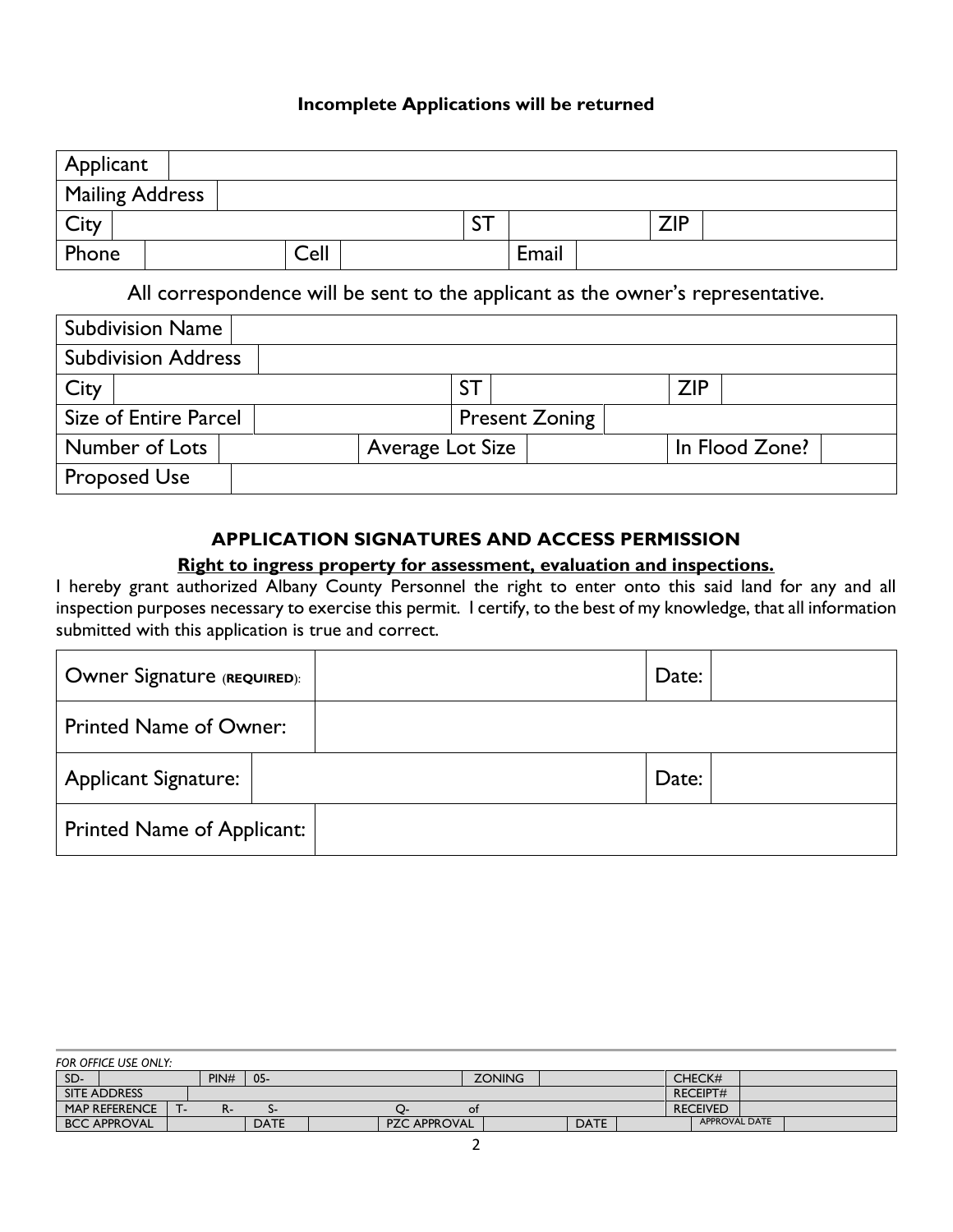### **MUST BE COMPLETED BY TITLE INSURANCE COMPANY, LICENSED ENGINEER, LICENSED SURVEYOR, LICENSED ARCHITECT OR ATTORNEY ACCORDING TO THE ALBANY COUNTY ASSESSOR'S RECORDS.**

## **C E R T I F I C A T I O N**

I, certify that the following attachment is a complete list of property owners contiguous to the property lines of the parcel located at:

(Legal Description)

<sup>-</sup>

<u>. Andre Sterne Sterne Sterne Sterne Sterne Sterne Sterne Sterne Sterne Sterne Sterne Sterne Sterne Sterne Ste</u>

Signature

Date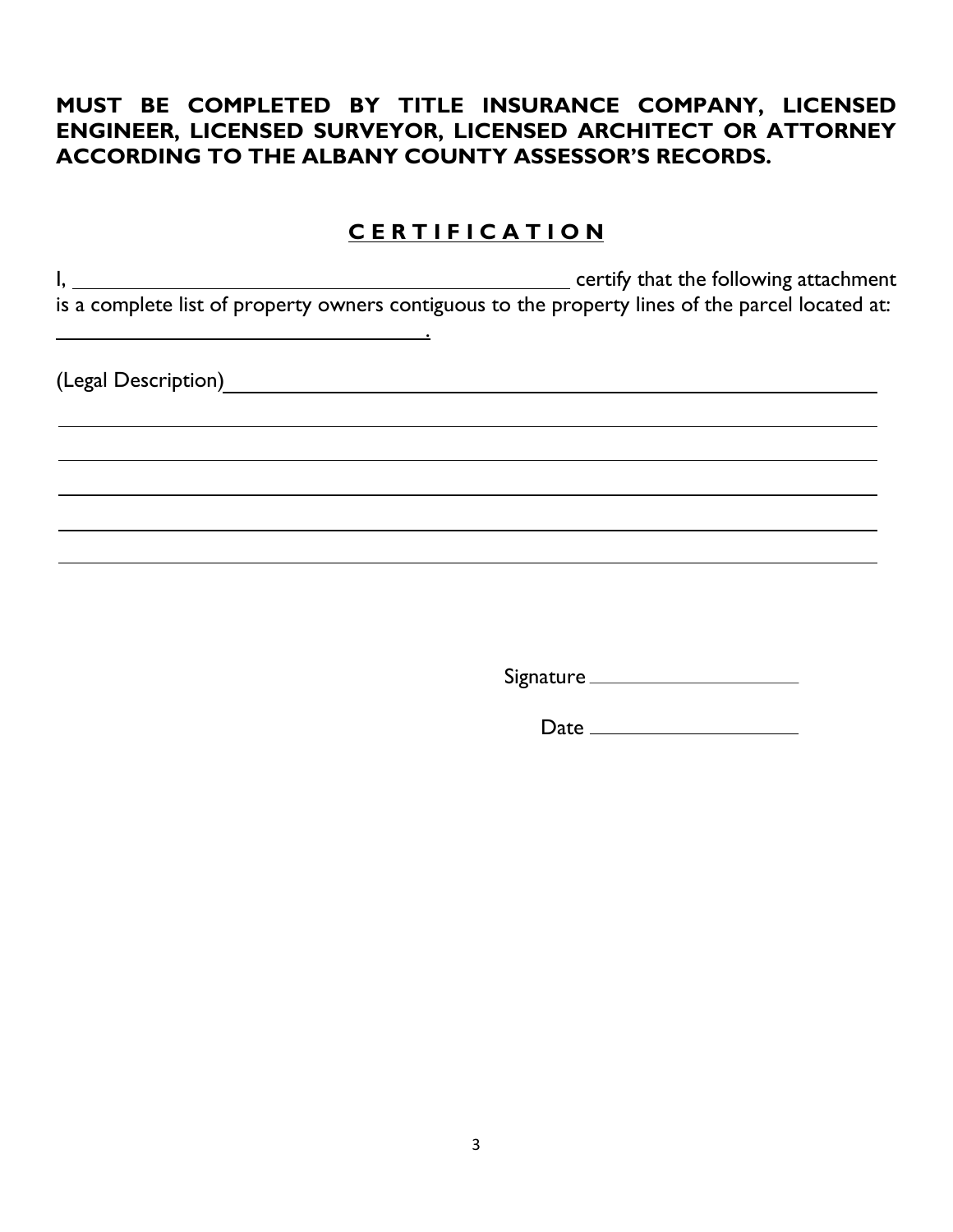## **NOTICE REQUIREMENTS**

### **Development Proposals – Albany County**

**Mail**: APPLICANT shall be responsible for mailing notice, by certified mail, to contiguous owners of the proposed development. Notice of proposals for development shall be mailed before both the planning and zoning commission and the board of county commissioners at least fourteen (14) days prior to consideration. Rights-of-way and easements shall not be considered as dividing properties. Names and addresses for the surrounding property owners shall be obtained from the Albany County Assessor's Office.

APPLICANT shall submit to the Planning Department both an affidavit of mailing of the certified mail notice and copies of the signed returns by recipients of the notice. The affidavit and the receipt copies shall be submitted to the planning office at least five (5) days prior to the respective planning and Zoning commission and Board of County Commissioners meetings.

**Publication:** The Planning Department shall place in the local newspaper a legal notice of the proposed development. The publication shall provide at least 14 days' notice of a development proposal before the Planning and Zoning Commission and the Board of County Commissioners consideration.

**Signage:** The APPLICANT shall obtain at the time of the application submission; sign(s) to be placed along and clearly visible from each publicly used road abutting the property. The sign shall state the property is being proposed for development and shall give contact information for the Planning Department. The sign(s) shall be posted at least 14 days prior to consideration of a development proposal before the Planning and Zoning Commission and the Board of County Commissioners. APPLICANT is responsible for return of the signs in as good a condition as when obtained, except for reasonable wear and tear.

## **Please check with the Planning Department staff as to the form and wording of the notice.**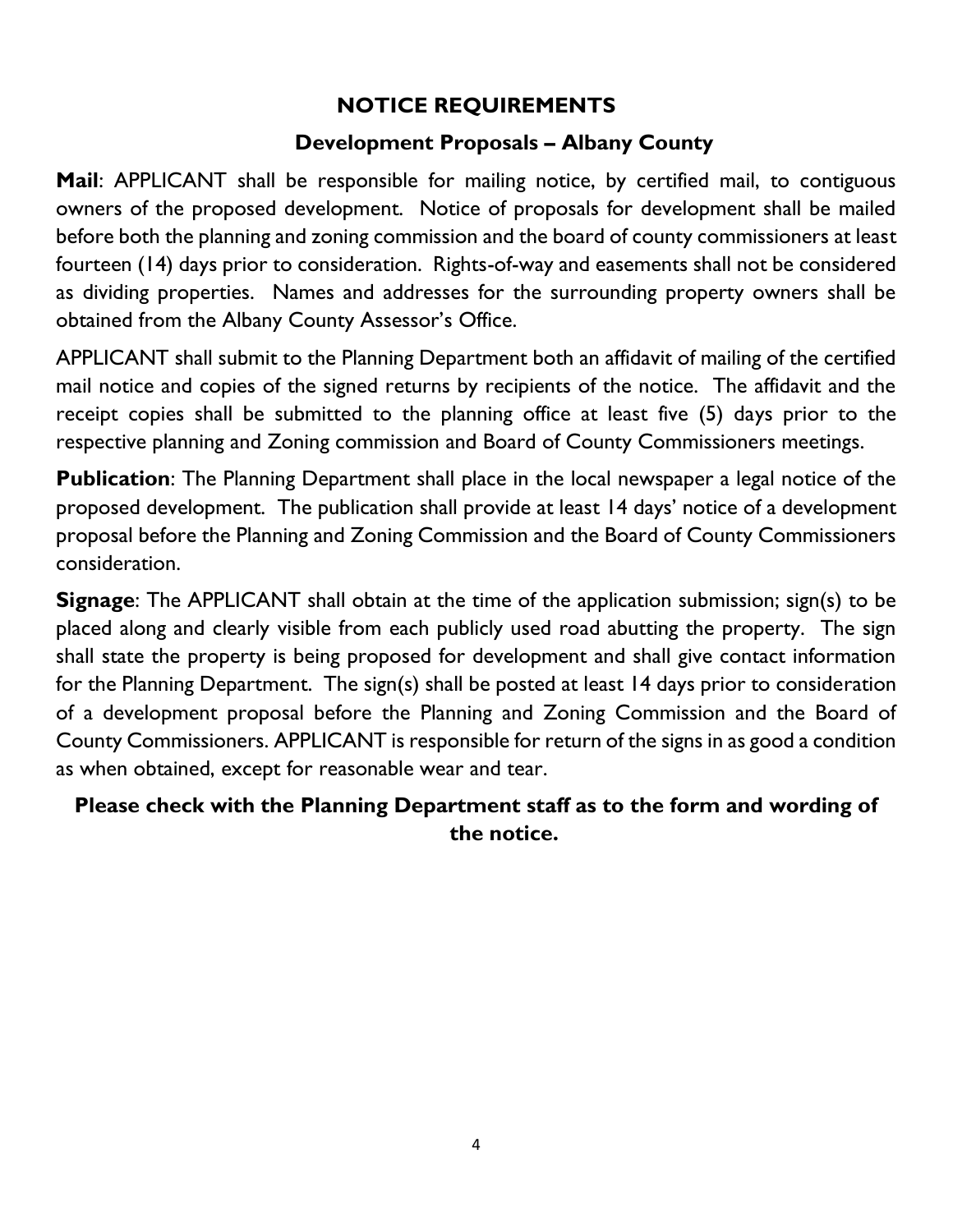### **Preliminary Plat Checklist**

### **Face of Preliminary Plat:** (Chapter V)

| Name of subdivision                                              |
|------------------------------------------------------------------|
| Location                                                         |
| Reference to permanent survey monuments                          |
| Legal description of property                                    |
| <b>Subdividers</b>                                               |
| Surveyor/engineer/designer                                       |
| Owners of adjacent properties                                    |
| Public roads, utility ROWs, district boundaries                  |
| Proposed streets                                                 |
| Date of preparation                                              |
| North arrow                                                      |
| Vicinity map                                                     |
| Contours                                                         |
| Slopes (greater than 20%)                                        |
| <b>Existing structures</b>                                       |
| Water courses/bodies/natural features                            |
| Zoning $-$ subject & adjacent properties                         |
| Proposed easements                                               |
| Lots & blocks                                                    |
| Properties to be transferred for public or subdivision residents |
| Digital version of the plat                                      |

Documentation of legal access to the property

# **Additional information:** (Chapter V)

- Access to & within subdivision
- Soils maps

Storm drainage analysis

- Geological hazards
- Purpose of subdivision
- Utilities certification from companies (provide service from shown easements
- Solid waste disposal plan
- Copies of information, submitted to WDEQ, State Engineer & Conservation District

# **Additional Information:** (Chapter IV)

Pre-application conference

 $\Box$  Sketch drawing

Application attachments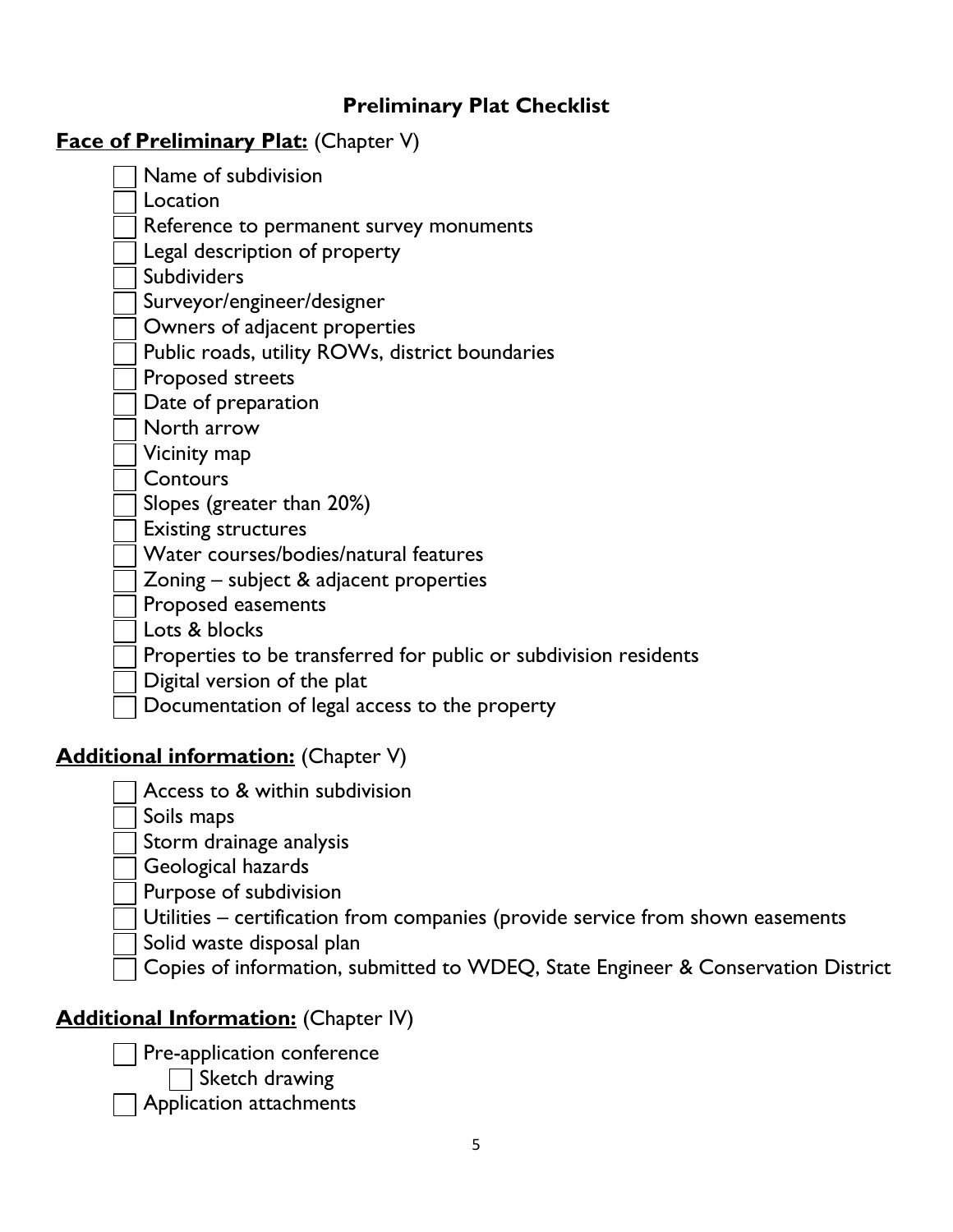

• E-Copy available at county website: [http://www.co.albany.wy.us](http://www.co.albany.wy.us/)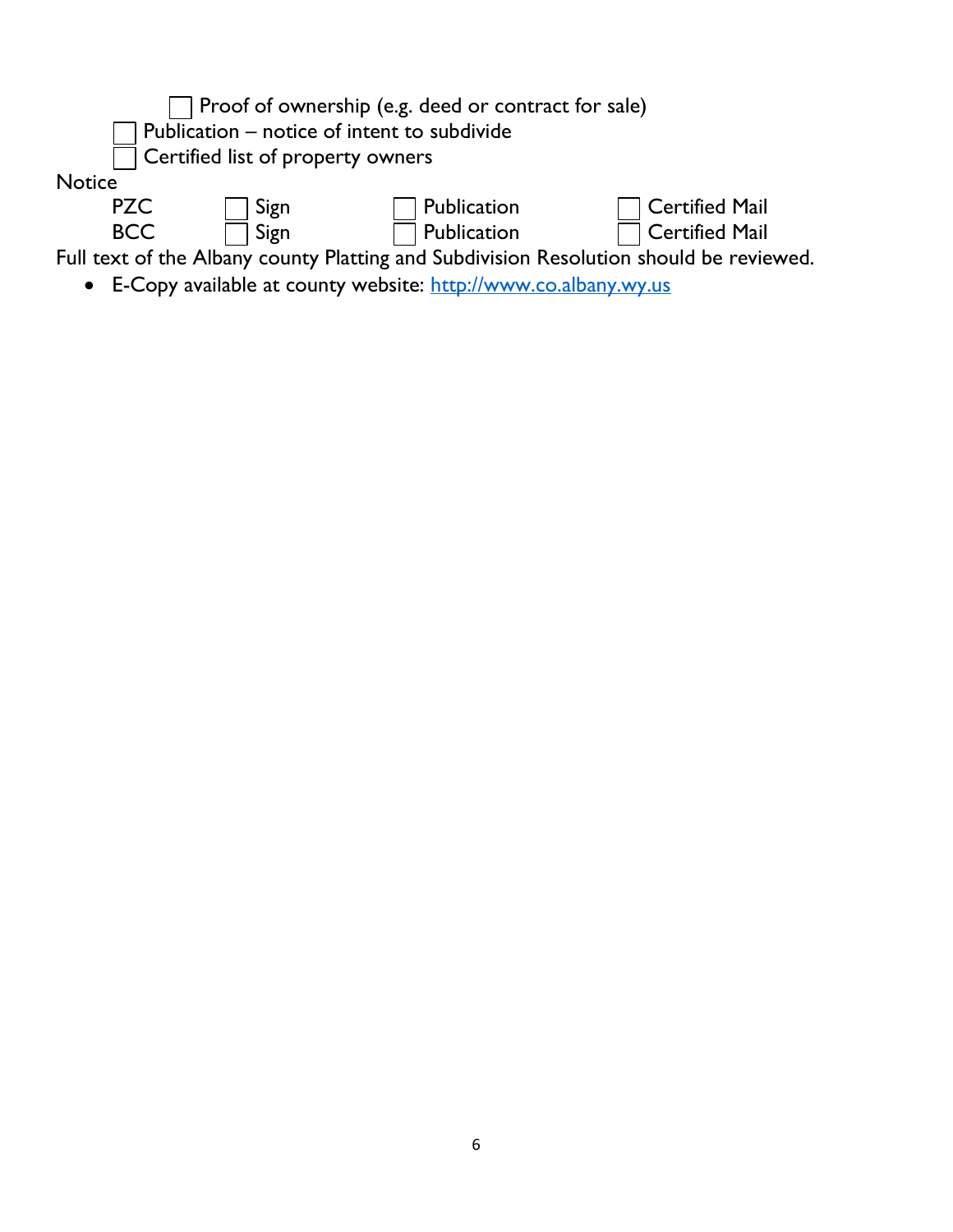# **Final Plat Checklist**

| <b>Face of Plat:</b> (Chapter V)                                                |
|---------------------------------------------------------------------------------|
| Dimensions, margins                                                             |
| <b>Scale</b>                                                                    |
| Name of subdivision                                                             |
| Description of property                                                         |
| Dedication and acceptance – public rights-of-way                                |
| Signature lines (owner - notarized)                                             |
| Date of preparation                                                             |
| North arrow & scale                                                             |
| Vicinity map                                                                    |
| Land conveyed/reserved for public use or property owners within the subdivision |
| Surveyors certification                                                         |
| Certificates for execution                                                      |
| Planning and zoning commission chairman                                         |
| Board of county commissioners chairman                                          |
| Albany county clerk                                                             |
| Acting Albany county engineer (if appointed)                                    |
| Relationship to known monuments                                                 |
| Layout<br><b>Boundaries</b>                                                     |
| Streets – existing and proposed                                                 |
| <b>Easements</b>                                                                |
| Lots and blocks including lot acreage/square feet                               |
| Lots numbered                                                                   |
| Flood plains                                                                    |
| Water storage tank location                                                     |
| Subdividers statement – potential public dedication as County roads             |
| Bold letter statements as to NO public water source, sewage system or road      |
| maintenance (if proposed collective system(s) – see regulations)                |
| <b>Additional information:</b> (Chapter V)                                      |
| Details of improvements                                                         |
| Roads                                                                           |
| Water storage tank                                                              |
| <b>Drainage</b>                                                                 |
| Soil stabilization                                                              |
| Other                                                                           |
| Plat recorded                                                                   |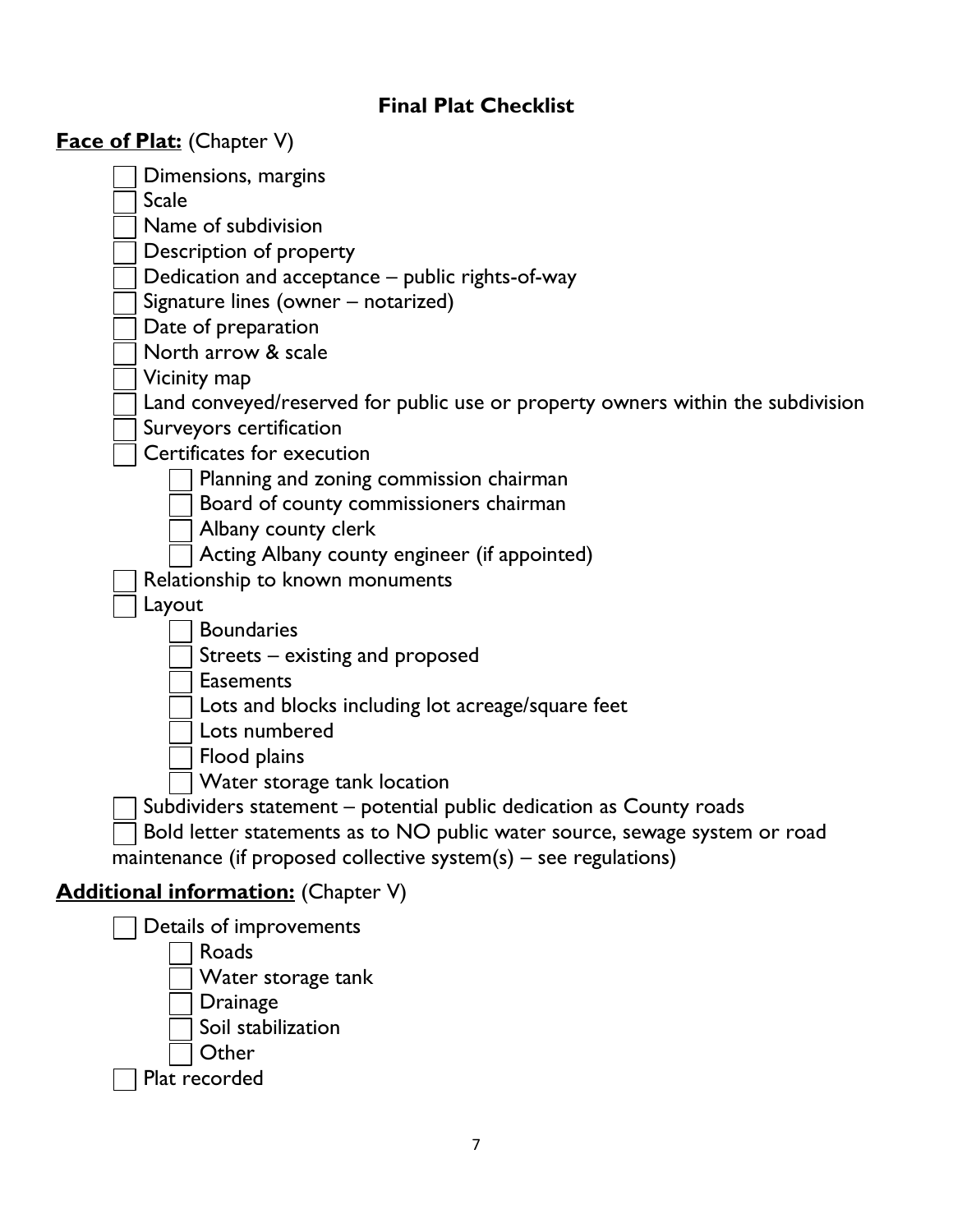| <b>Additional Information:</b> (Chapter IV)                                            |
|----------------------------------------------------------------------------------------|
| Merchantable title documentation                                                       |
| <b>Access documents</b>                                                                |
| Public maintenance                                                                     |
| Private maintenance                                                                    |
| Maintenance contract                                                                   |
| Water supply                                                                           |
| Reports (safety, quality)                                                              |
| No water source                                                                        |
| Geologist opinion                                                                      |
| <b>WDEQ</b> review                                                                     |
| No adverse recommendation                                                              |
| Sewage disposal                                                                        |
| Report                                                                                 |
| No public system                                                                       |
| <b>Perc Testing</b>                                                                    |
| Separation distance(s)                                                                 |
| <b>Easements</b>                                                                       |
| <b>WDEQ</b> review                                                                     |
| No adverse recommendation                                                              |
| Water rights                                                                           |
| <b>State Engineer review</b><br><b>Soils</b>                                           |
| Laramie Rivers Conservation District review                                            |
| Financial resources – complete improvements                                            |
| Binding arrangements - title transfers                                                 |
|                                                                                        |
| <b>Additional Information:</b> (Chapter VI)                                            |
| Slope stability – consideration of topography                                          |
| Street design - allow continuation                                                     |
| Natural features (terrain, drainage, topsoils, trees, wildlife habitat) – preservation |
| Hazards (landslides, subsidence, shallow water table, open quarries, non-potable       |
| water) identified                                                                      |
| Parking - lots sufficiently sized                                                      |
| Side lot lines – right angles to roads                                                 |
| Lot width – irregular shaped lots (not less than 30')                                  |
| Street width - 80' R. O. W.                                                            |
| Street traveled way $-24'$                                                             |

R. O. W. /title transferred to Board of County Commissioners